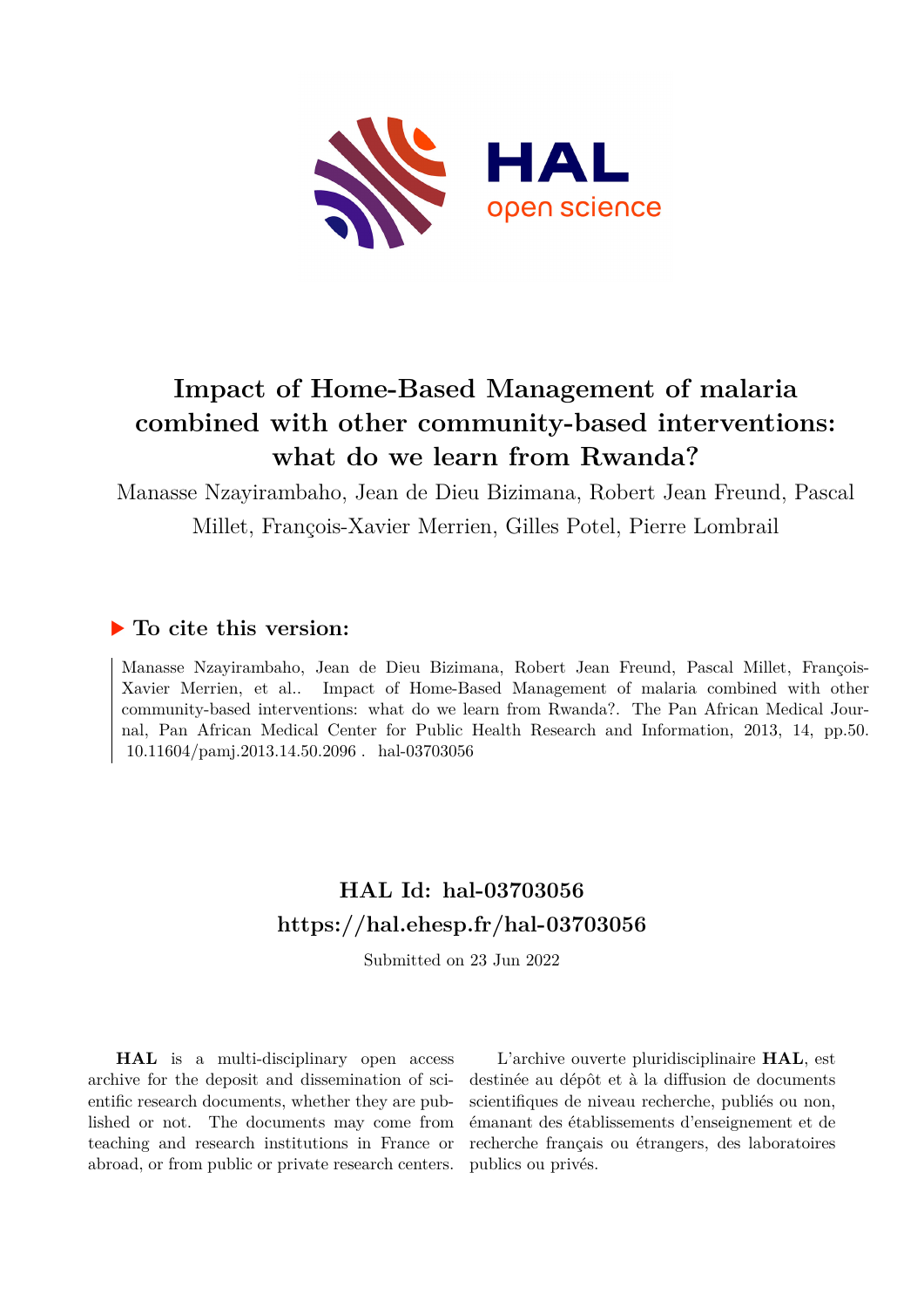

# **Research**

# **Impact of Home-Based Management of malaria combined with other communitybased interventions: what do we learn from Rwanda?**

# **Manasse Nzayirambaho1,&, Jean De Dieu Bizimana<sup>1</sup> , Robert Jean Freund<sup>2</sup> , Pascal Millet<sup>3</sup> , François-Xavier Merrien<sup>4</sup> , Gilles Potel 5 , Pierre Lombrail<sup>6</sup>**

<sup>1</sup>National University of Rwanda School of Public Health, Kigali, Rwanda, <sup>2</sup>École des Hautes Etudes en Santé Publique, Rennes, France, <sup>3</sup>Centre René-Labusquière, Université Victor-Segalen Bordeaux-2, Bordeaux, France, <sup>4</sup>Faculté des Sciences Sociales et Politiques, Université de Lausanne, Lausanne, Switzerland, <sup>5</sup>Laboratoire EA 3826 (Thérapeutiques Cliniques et Expérimentales des Infections), UFR Médecine et Techniques Médicales, Université de Nantes, Nantes, France, <sup>6</sup>Laboratoire de Santé Publique et d'Epidémiologie, UFR Médecine et Techniques Médicales, Université de Nantes, Nantes, France

&Corresponding author: Manassé Nzayirambaho, National University of Rwanda School of Public Health, P.O. Box 5229, Kigali, Rwanda

Key words: Children, fever, malaria, Rwanda

Received: 28/09/2012 - Accepted: 03/01/2013 - Published: 05/02/2013

### **Abstract**

**Introduction:** This study aimed to evaluate the impact of home-based management of malaria (HBM) strategy on time to treatment and reported presumed malaria morbidity in children aged less than 5 years in Rwanda. **Methods:** The study was carried out in two malaria-endemic rural districts, one where HBM was applied and the other serving as control. In each district, a sample of mothers was surveyed by questionnaire before (2004) and after (2007) implementation of HBM. **Results:** After implementation, we observed: i) an increase (P<0.001) in the number of febrile children treated within 24 hours of symptom onset in the experimental district (53.7% in 2007 vs 5% in 2004) compared with the control district (28% vs 7.7%); ii) a decrease in the reported number of febrile children in the experimental district (28.7% vs 44.9%, P<0.01) compared with the control district (45.7% vs 56.5%, P<0.05). **Conclusion:** HBM contributed to decrease time to treatment and reported presumed malaria morbidity.

#### **Pan African Medical Journal. 2013; 14:50. doi:10.11604/pamj.2013.14.50.2096**

This article is available online at: http://www.panafrican-med-journal.com/content/article/14/50/full/

© Manasse Nzayirambaho et al. The Pan African Medical Journal - ISSN 1937-8688. This is an Open Access article distributed under the terms of the Creative Commons Attribution License (http://creativecommons.org/licenses/by/2.0), which permits unrestricted use, distribution, and reproduction in any medium, provided the original work is properly cited.

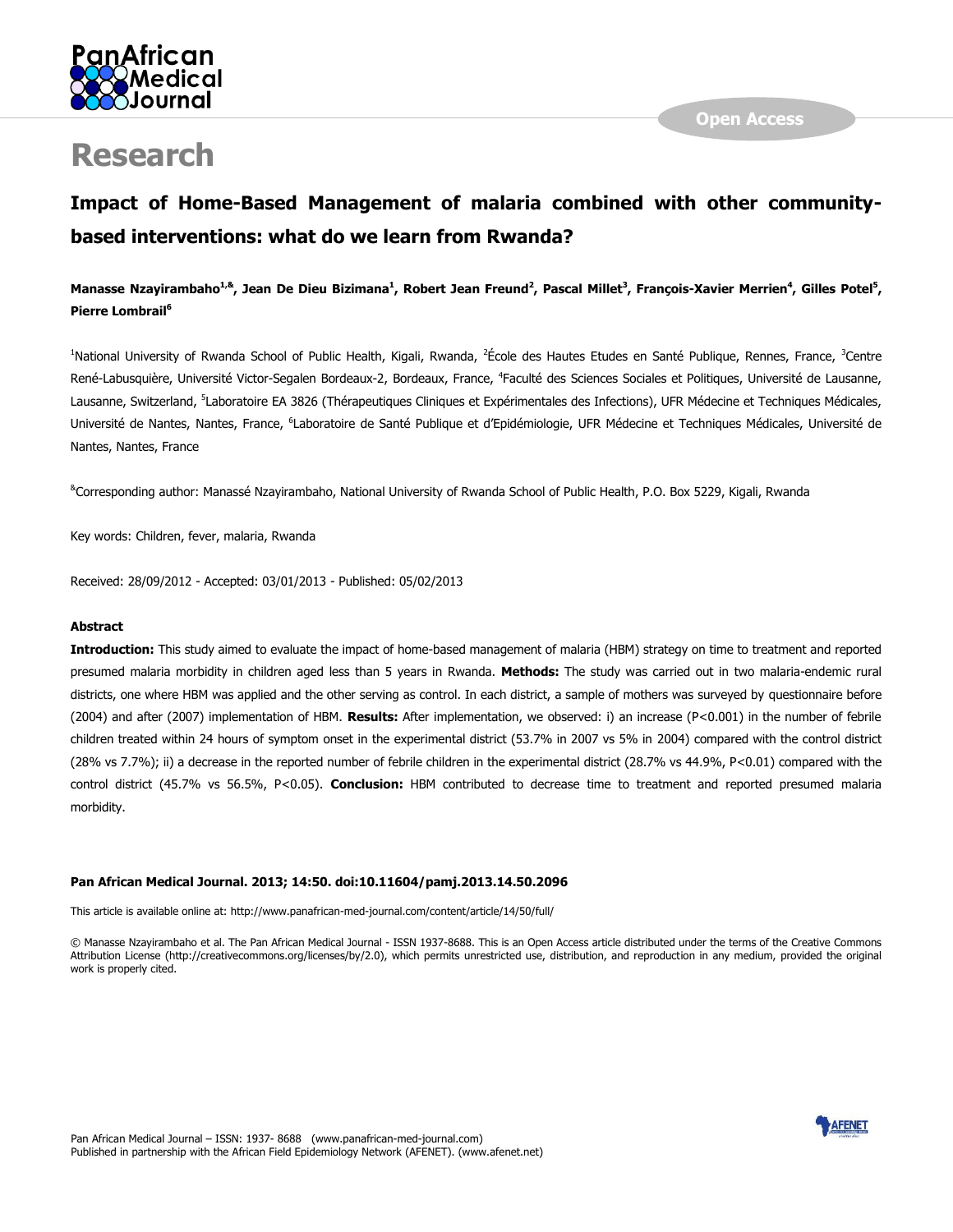# **Introduction**

In sub-Saharan Africa, children less than 5 years of age continue to pay the heaviest tribute to malaria [\[1](#page-4-0)[,2\]](#page-4-1). In response to this situation, many countries have adopted the strategy of home-based management of malaria (HBM) [\[3\]](#page-4-2) supported by the World Health Organization and have complemented it with other communitybased interventions. This is the case in Rwanda, where the introduction of HBM was done in parallel with the community-based health insurance schemes locally known as ?mutuelle de santé? [\[4\]](#page-4-3), the distribution of insecticide-treated bed nets, and the introduction in the health facilities of artemisinin-based combination therapy (ACT) [\[5](#page-4-4)[,6\]](#page-4-5). Studies based on health facility statistics after implementation of these latter two interventions notably showed fewer hospital admissions for severe malaria [\[5\]](#page-4-4), and reduced malaria morbidity and mortality [\[6\]](#page-4-5) in children less than 5 years old in the health facilities. These decreases occurred while the development of community-based health insurance schemes was improving access to care in the facilities [\[4\]](#page-4-3). The part played by HBM in this decrease has still to be evaluated, taking into account the fact that at the time, treatment was given without rapid diagnostic test (RDT) or laboratory confirmation of malaria.

In Rwanda, the HBM strategy was adopted in May 2004. It aims to facilitate access to care and to reduce the time to effective treatment. In December 2004, the district of Nyanza was one of the first pilot districts where HBM was tested. In this country, HBM is based on voluntary community health workers known as drug distributors (DDs) who are elected by the population and trained for this activity. Currently, DDs use RDT to detect malaria prior to any treatment. However, by the time this study was conducted, DDs were trained to recognize malaria using a simple algorithm and to administer ACT according to an age-appropriate treatment protocol. Any child aged less than 5 years with febrile illness was considered to have malaria. The DDs examining the febrile children brought by their mothers had to decide to address them to the health center or to treat them at home if there was no contra-indication. In the latter case, the DDs sold to the mothers, at a subsidized price, prepackaged artemether-lumefantrine (AL) tablets, and gave the first dose. A child was considered febrile if the DD personally noted, by touch, the presence of fever, or if the mother reported that the child has had fever.

In addition to distribution of drugs, DDs were also in charge of sensitizing and providing information to the community and in particular to mothers on early consultation for fever and the correct administration of anti-malaria drugs to children aged less than 5 years.

In Africa, studies on the health impact of HBM, including its effects on morbidity, are still sparse, particularly as many countries are changing their malaria treatment policy in favor of ACT [\[7\]](#page-4-6). In Rwanda, there has been no study of the health impact of HBM at a community level. Such evaluation is increasingly important as HBM continues to be extended in other African countries.

The aim of this study was to evaluate, at a community level, the impact of HBM on time to treatment and on malaria morbidity (febrile episodes without RDT or laboratory confirmation), and on reported all-cause morbidity in children aged less than 5 years in the pilot district of Nyanza two and a half years after its introduction, independently of the possible impact of other community-based interventions.

# **Methods**

#### **Study design**

A comparative study was carried out in 2 districts, the HBM pilot district and a control district. The variables studied were measured in both districts 5 months before and 2 and a half years after implementation of HBM. Between these two measurements, HBM was implemented by the national malaria control program. During and after implementation of HBM, all other activities relating to malaria control continued as usual in both districts.

#### **Setting of the study**

The two districts in which the study was carried out are rural and malaria was endemic. The district of Nyanza was chosen by the Ministry of Health as a pilot district for HBM because of its malaria endemicity and the presence of a financial partner. The district of Bugesera was randomly chosen among the malaria-endemic districts where HBM had not yet been introduced. The district of Nyanza is located in the South Province of Rwanda, whereas the district of Bugesera is located in the East Province. In Rwanda, the major malaria vectors are Anopheles gambiae and Anopheles funestus. Plasmodium falciparum is the predominant species, responsible for over 90% of cases [\[8](#page-4-7)[,9\]](#page-4-8). Like all the country, Nyanza and Bugesera have two principal rainy seasons: between February and April, and between September and November. According to the National Institute of Statistics of Rwanda, in 2007 the district of Nyanza had a population of 239 707 inhabitants and the district of Bugesera 274 113 inhabitants. Children aged less than 5 years represented about 15% of the total population in the two districts. Both districts have a subsistence economy based essentially on agropastoral activities.

#### **Sampling**

The pre-implementation study comprised 362 mothers (178 in the district of Nyanza and 184 in the district of Bugesera) with a participation rate of 98%. Its aim was to collect basic data to be used to evaluate the impact of HBM after implementation. For the post-implementation study, sample size was calculated to include at least 40% of febrile children aged less than 5 years treated within 24 hours of symptom onset in the experimental district (or two times more than in the control district). With a power of 90% and a 95% confidence interval, taking into account a cluster effect of 2 and a non-response rate of 2%, the minimum number of mothers required in the two districts was 376, or 188 in each district. All mothers took part in the study, a participation rate of 100%. During the two studies, before and after implementation, the mothers investigated were recruited in cells (the smallest administrative unit at the time), which were selected by the cluster sampling method. In each cell selected, the number of mothers to be investigated was estimated in proportion to the size of the cell. The investigators visited the households following a circular centrifugal route (starting from the center towards the periphery of the cell) until the required number of persons had been included. In each household, the carers of the children aged less than 5 years were questioned.

#### **Variables and data collection**

The questionnaires were designed to determine, before and after HBM implementation: i) time to treatment for febrile children aged less than 5 years reported by the mothers during the 2 weeks before our survey; ii) the occurrence of fever (presumptive malaria); iii) the development of illness (all disease causes). The questions put were identical before and after implementation. After implementation, specific questions on HBM were added and were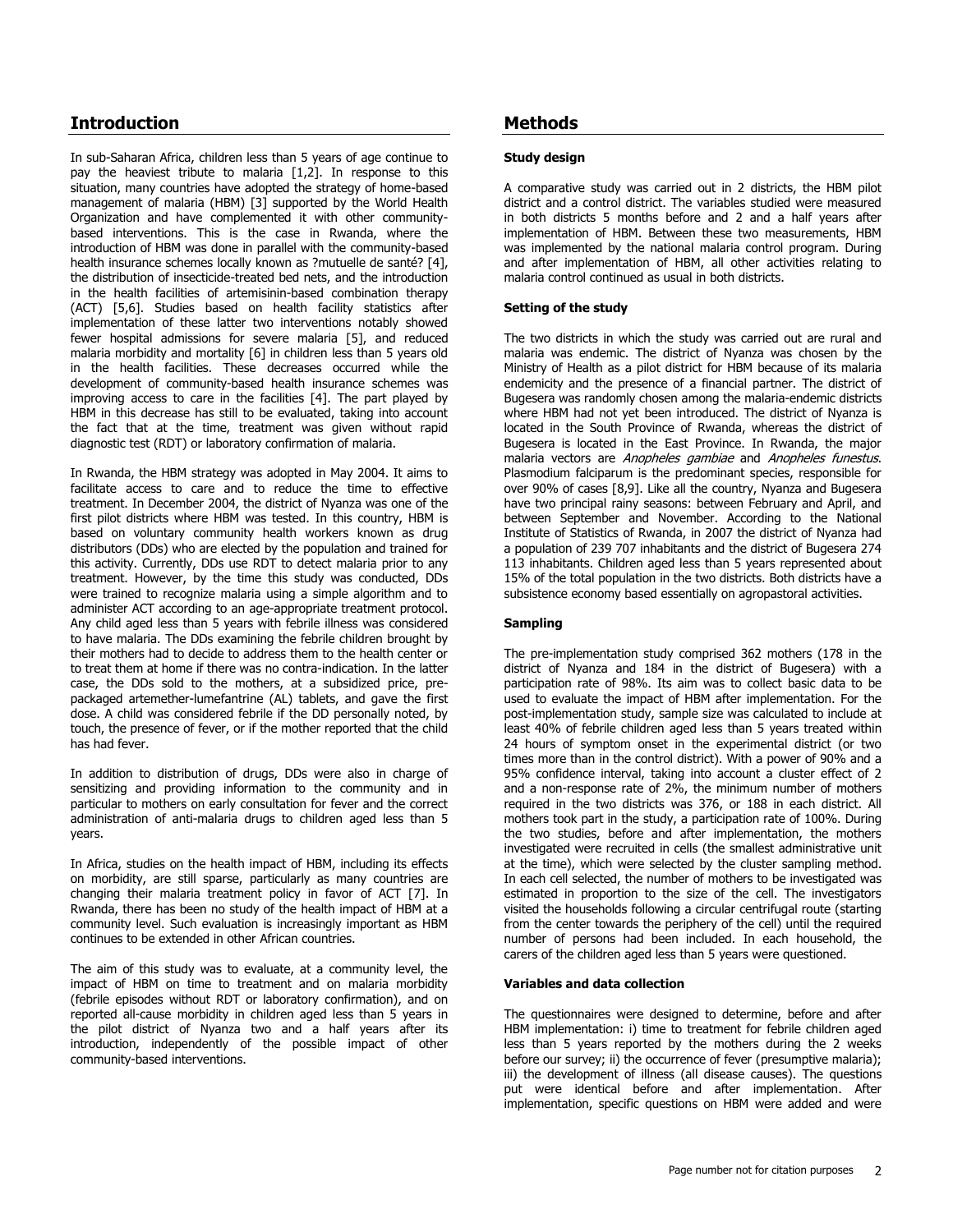put only in the experimental district. The DDs and health facilities (dispensaries, health centers, hospitals) were considered as formal sources of care.

The first study was carried out in July 2004 and the second in July 2007. The questionnaires were administered in the households to the carer of the children aged less than 5 years (the biological mother, or in her absence, another person aged at least 18 years). In this study, « mother » refers to the carer of the sick child in the household. The aims of the study were first explained to the mothers, who were then included in the study after giving their voluntary informed consent. Mothers who were not resident in the district were excluded from the study. The mothers were interviewed face to face and the questionnaires were directly filled in by the investigators.

Experienced investigators were carefully selected and trained in administration of the questionnaire. The questionnaires were translated into kinyarwanda (the native language of Rwanda) and pre-tested before being applied. The completed questionnaires were checked the same day to ensure they were correctly and fully completed. Double data entry was performed using Epi Info 3.3.2 (CDC, Atlanta, GA, USA). Data were converted into SPSS 13.0 (SPSS Inc., Chicago, IL, USA) for statistical analysis. In each district, the variables studied were compared before and after implementation of HBM and the data of the experimental district were compared with those of the control district. Comparisons were made using the chisquared test and Fisher?s exact test for small series, and the conventional level of 5% was considered significant.

# **Results**

#### **Characteristics of the sample**

The majority of mothers were aged less than 40 years, were married and had an agropastoral activity (94%). One in 5 was illiterate (**[Table 1](javascript:void(0))**). In both districts, at least 90% of mothers recognized fever as a sign of a malaria episode.

### **Time to treatment**

After implementation of HBM, the percentage of febrile children aged less than 5 years who were treated within 24 hours improved significantly in both districts (P**[Table 2](javascript:void(0))**). In this experimental district, the majority of febrile children were treated in a formal health care source (35/54), by a DD (26/35), and within 24 hours (23/26). Lastly, among the febrile children who had not received treatment within 24 hours (other treatment modalities), 19/25 had not been treated in a formal health care source. Also, if the antimalaria treatment given was ineffective, the DDs referred the sick children to the nearest health facility.

#### **Malaria morbidity and overall reported morbidity in the community**

After implementation of HBM, the reported proportion of febrile children among the children aged less than 5 years (presumed malaria morbidity) decreased in both districts, experimental (28.7% in 2007 vs 44.9% in 2004, (**[Table 3](javascript:void(0))**).

## **Discussion**

**Time to treatment**

Rapid treatment of malaria is critical as it can progress to severe disease in a few hours, especially in children [\[10\]](#page-4-9). In the study carried out before HBM implementation, we observed that in both districts (experimental and control), less than 1 in 10 children aged less than 5 years was taken to a formal health care source within 24 hours. Similar results have been reported in other malaria-endemic countries [\[11\]](#page-4-10).

Two and a half years after HBM implementation, we observed that time to treatment had decreased in both districts. This is probably related in particular to improved financial accessibility of care thanks to the community-based health insurance schemes. At a national level, the membership rate of this health insurance system in fact rose from 27% in 2004 to 75% in 2007[\[12\]](#page-4-11). A study assessing the impact of community-based health insurance schemes on access to care in Rwanda [\[4\]](#page-4-3) showed that members made greater use of health services than non-members (4 to 8 times more for curative consultation).

However, our results have shown that after implementation of HBM, time to treatment was shorter in the experimental district. In this district, half the children aged less than 5 years (compared with less than 1 in 3 children in the control district) were taken to a formal health care source within 24 hours of fever onset, and in 8 of 10 cases they were taken to a DD. This suggests that HBM had a specific impact on the number of children treated within 24 hours. The results of our study confirmed those of the health facility reports [\[13\]](#page-4-12) showing that, in HBM areas, 80% of febrile children aged less than 5 years at the time seen by DDs and in health centers were treated within 24 hours of symptom onset. An evaluation of HBM in Uganda [\[14\]](#page-5-0) had also shown that in 2003, 56% of child carers sought treatment within 24 hours of symptom onset after the introduction of HBM.

#### **Reported malaria morbidity in the community**

Our results suggested that implementation of HBM was followed by a significant decrease in the number of febrile children aged less than 5 years in the two districts. This decrease may be due to the combined effect of several interventions. In addition to introduction of the community-based health insurance scheme, insecticidetreated bed nets had been distributed on a nation-wide scale to children aged less than 5 years and pregnant women during the observation period. During the same period, in all health facilities in the country the Ministry of Health introduced AL as first-line antimalaria treatment instead of amodiaquine and sulfadoxinepyrimethamine.

Studies have shown that cases of pediatric malaria seen in the health facilities decreased following the distribution of insecticidetreated bed nets [\[15\]](#page-5-1) or introduction of ACT in health facilities [\[16\]](#page-5-2). Our results suggested, however, that malaria morbidity (in fact, febrile episodes) decreased more in the experimental district. This could be explained by the preventive effect of early antimalariatreatment leading to a reduced level of transmission.

Few studies have found that programs for treatment of presumptive malaria in children aged less than 5 years by community health workers can reduce malaria morbidity [\[17,](#page-5-3) 18]. A systematic review of publications on the health impact of HBM in Africa [\[7\]](#page-4-6) concluded that the efficacy of the HBM strategy, in particular in reducing malaria morbidity, remains to be proven. This is especially important as the fear that parasite resistance may be induced by widespread use of antimalarials has not been lifted [\[19\]](#page-5-4).

Not all febrile children treated presumptively by DDs necessarily had malaria, for fever is a symptom of many other diseases, including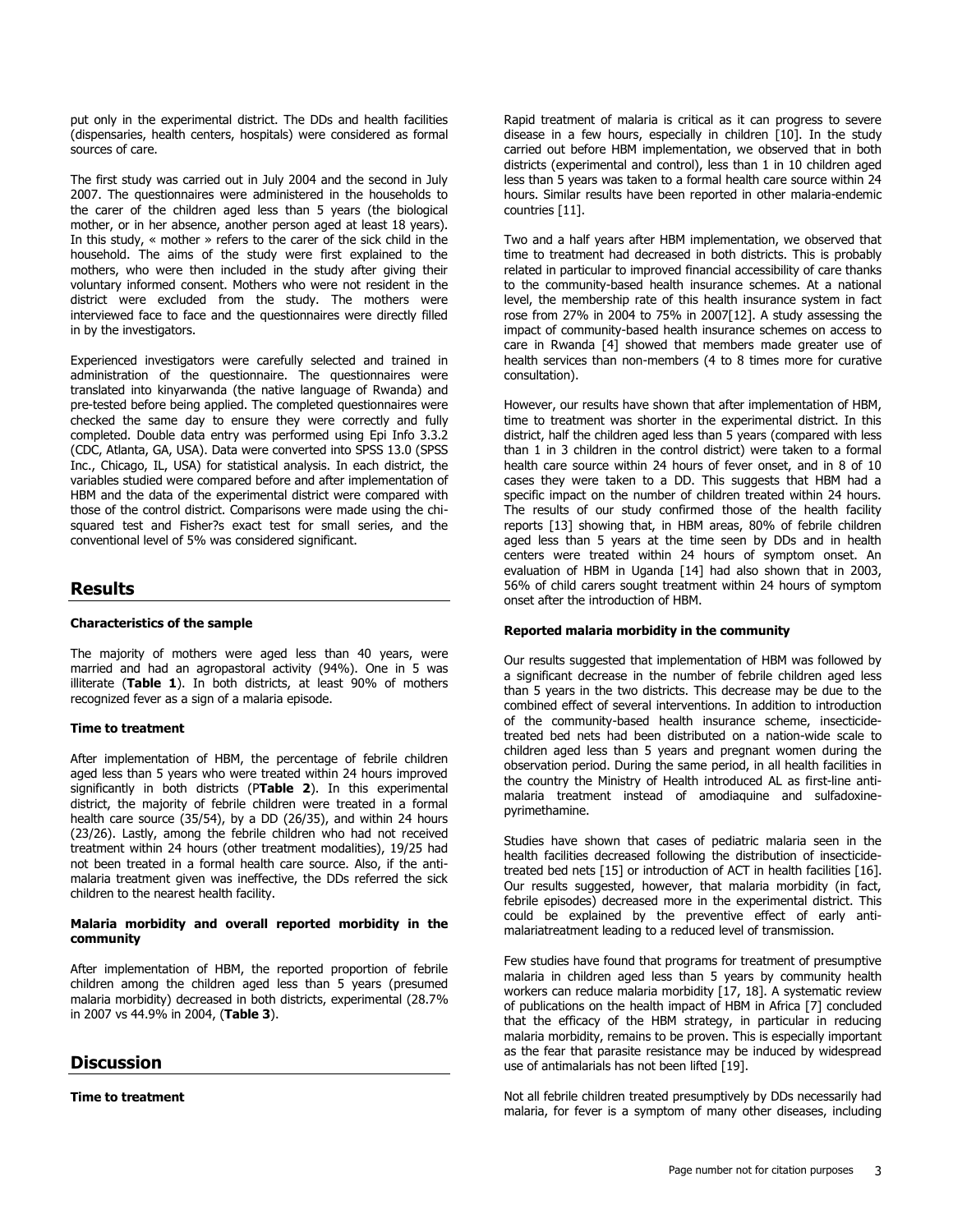respiratory tract infections. By the time this study was conducted, DDs did not have the possibility of confirming the presence or absence of the parasite in children reported to be « febrile » by their mothers. However, we assume that the situation in Rwanda probably did not differ from that of the other malaria-endemic African countries, where the majority of cases of fever were malarial [ 20].

# **Conclusion**

Our findings suggested that implementation of HBM led to a significantly higher proportion of febrile children receiving treatment within 24 hours of symptom onset and to a decrease in reported malaria morbidity. These effects were accompanied by a general trend towards improvement, probably attributable in particular to the development of community-based health insurance schemes, the distribution of insecticide-treated bed nets and the introduction of ACT in the health facilities.

## **Competing interests**

Authors declared they have no conflicts of interest.

## **Authors contributions**

MN, PL and JDB conceived and developed the study. MN supervised data collection and entry. MN and PL analyzed and interpreted the data, and wrote the first draft of the manuscript. RJF, PM, JDB, FXM and GP commented on the draft manuscript and took part in writing the report. All authors read and approved the final version.

# **Acknowledgments**

We are grateful to the health and administrative authorities of the districts of Nyanza and Bugesera for their excellent collaboration. We are particularly grateful to all the investigators and all the mothers who participated in this study. This study received financial support from the University of Nantes, France, through Laboratoire EA 3826 (Thérapeutiques Cliniques et Experimentales des Infections) and the Laboratoire de Santé Publique et d?Epidémiologie of the Faculty of Medicine, University of Nantes.

### **Tables**

**[Table 1](javascript:void(0))**: Sociodemographic characteristics of mothers, 2004

**[Table 2](javascript:void(0))**: Time to treatment of febrile children aged less than 5 years, n(%)

**[Table 3](javascript:void(0))**: Reported malaria morbidity and general morbidity in children aged less than 5 years, n (%)

## **References**

<span id="page-4-0"></span>1. Breman JG, Alilio MS, Mills A. Conquering the intolerable burden of malaria: what's new, what's needed: a summary. Am J Trop Med Hyg. 2004 Aug;71(2 Suppl):1-15. **[PubMed](http://www.ncbi.nlm.nih.gov/entrez/query.fcgi?db=PubMed&cmd=Search&doptcmdl=Citation&defaultField=Title+Word&term=Breman%20JG%5bauthor%5d+AND+Conquering+the+intolerable+burden+of+malaria:+whats+new+whats+needed:+a+summary)** | **[Google Scholar](http://scholar.google.com/scholar?hl=en&q=+Conquering+the+intolerable+burden+of+malaria:+whats+new+whats+needed:+a+summary)**

- <span id="page-4-1"></span>2. Nahlen BL, Korenromp EL, Miller JM, Shibuya K. Malaria risk: estimating clinical episodes of malaria. Nature. 2005 Sep 8;437(7056):E3; discussion E4-5. **[PubMed](http://www.ncbi.nlm.nih.gov/entrez/query.fcgi?db=PubMed&cmd=Search&doptcmdl=Citation&defaultField=Title+Word&term=Nahlen%20BL%5bauthor%5d+AND+Malaria+risk:+estimating+clinical+episodes+of+malaria)** | **[Google Scholar](http://scholar.google.com/scholar?hl=en&q=+Malaria+risk:+estimating+clinical+episodes+of+malaria)**
- <span id="page-4-2"></span>3. World Health Organization/United Nations Children?s Fund. Management of sick children by community health workers, intervention models and programme examples. Geneva and New York: World Health Organization, Department of Child and Adolescent Health and Development, and United Nations Children's Fund, Programme Division. 2006. **[PubMed](http://www.ncbi.nlm.nih.gov/entrez/query.fcgi?db=PubMed&cmd=Search&doptcmdl=Citation&defaultField=Title+Word&term=World%20Health%20Organization/United%20Nations%20Children?s%20Fund%5bauthor%5d+AND+Management+of+sick+children+by+community+health+workers+intervention+models+and+programme+examples)** | **[Google Scholar](http://scholar.google.com/scholar?hl=en&q=+Management+of+sick+children+by+community+health+workers+intervention+models+and+programme+examples)**
- <span id="page-4-3"></span>4. Musango L, Martiny P, Porignon D, Dujardin B. The prepayment scheme in Rwanda (II): membership and use of services by beneficiaries. Sante. 2004 Apr-Jun;14(2):101-7. **[PubMed](http://www.ncbi.nlm.nih.gov/entrez/query.fcgi?db=PubMed&cmd=Search&doptcmdl=Citation&defaultField=Title+Word&term=Musango%20L%5bauthor%5d+AND+The+prepayment+scheme+in+Rwanda+(II):+membership+and+use+of+services+by+beneficiaries)** | **[Google Scholar](http://scholar.google.com/scholar?hl=en&q=+The+prepayment+scheme+in+Rwanda+(II):+membership+and+use+of+services+by+beneficiaries)**
- <span id="page-4-4"></span>5. Sievers AC, Lewey J, Musafiri P, Franke MF et al. Reduced paediatric hospitalizations for malaria and febrile illness patterns following implementation of community-based malaria control programme in rural Rwanda. Malar J. 2008 Aug 27;7:167. **[PubMed](http://www.ncbi.nlm.nih.gov/entrez/query.fcgi?db=PubMed&cmd=Search&doptcmdl=Citation&defaultField=Title+Word&term=Sievers%20AC%5bauthor%5d+AND+Reduced+paediatric+hospitalizations+for+malaria+and+febrile+illness+patterns+following+implementation+of+community-based+malaria+control+programme+in+rural+Rwanda)** | **[Google Scholar](http://scholar.google.com/scholar?hl=en&q=+Reduced+paediatric+hospitalizations+for+malaria+and+febrile+illness+patterns+following+implementation+of+community-based+malaria+control+programme+in+rural+Rwanda)**
- <span id="page-4-5"></span>6. Otten M, Aregawi M, Were W, Karema K, Medin A, Bekele W et al. Initial evidence of reduction of malaria cases and deaths in Rwanda and Ethiopia due to rapid scale-up of malaria prevention and treatment. Malar J. 2009 Jan 14;8:14. **[PubMed](http://www.ncbi.nlm.nih.gov/entrez/query.fcgi?db=PubMed&cmd=Search&doptcmdl=Citation&defaultField=Title+Word&term=Otten%20M%5bauthor%5d+AND+Initial+evidence+of+reduction+of+malaria+cases+and+deaths+in+Rwanda+and+Ethiopia+due+to+rapid+scale-up+of+malaria+prevention+and+treatment)** | **[Google Scholar](http://scholar.google.com/scholar?hl=en&q=+Initial+evidence+of+reduction+of+malaria+cases+and+deaths+in+Rwanda+and+Ethiopia+due+to+rapid+scale-up+of+malaria+prevention+and+treatment)**
- <span id="page-4-6"></span>7. Hopkins H, Talisuna A, Whitty CJ, Staedke SG. Impact of home-based management of malaria on health outcomes in Africa: a systematic review of the evidence. Malar J.2007; 6: 134. **[PubMed](http://www.ncbi.nlm.nih.gov/entrez/query.fcgi?db=PubMed&cmd=Search&doptcmdl=Citation&defaultField=Title+Word&term=Hopkins%20H%5bauthor%5d+AND+Impact+of+home-based+management+of+malaria+on+health+outcomes+in+Africa:+a+systematic+review+of+the+evidence)** | **[Google Scholar](http://scholar.google.com/scholar?hl=en&q=+Impact+of+home-based+management+of+malaria+on+health+outcomes+in+Africa:+a+systematic+review+of+the+evidence)**
- <span id="page-4-7"></span>8. Rwagacondo CE, Niyitegeka F, Sarushi J, Karema C, Mugisha V et al. Efficacy of amodiaquine alone and combined with sulfadoxine-pyrimethamine and of sulfadoxine-pyrimethamine combined with artesunate. Am J Trop Med Hyg. 2003 Jun;68(6):743-7. **[PubMed](http://www.ncbi.nlm.nih.gov/entrez/query.fcgi?db=PubMed&cmd=Search&doptcmdl=Citation&defaultField=Title+Word&term=Rwagacondo%20CE%5bauthor%5d+AND+Efficacy+of+amodiaquine+alone+and+combined+with+sulfadoxine-pyrimethamine+and+of+sulfadoxine-pyrimethamine+combined+with+artesunate)** | **[Google Scholar](http://scholar.google.com/scholar?hl=en&q=+Efficacy+of+amodiaquine+alone+and+combined+with+sulfadoxine-pyrimethamine+and+of+sulfadoxine-pyrimethamine+combined+with+artesunate)**
- <span id="page-4-8"></span>9. Fanello CI, Karema C, van Doren W, Van Overmeir C et al. A randomised trial to assess the safety and efficacy of artemether-lumefantrine (Coartem) for the treatment of uncomplicated Plasmodium falciparum malaria in Rwanda. Trans R Soc Trop Med Hyg. 2007 Apr;101(4):344-50. **[PubMed](http://www.ncbi.nlm.nih.gov/entrez/query.fcgi?db=PubMed&cmd=Search&doptcmdl=Citation&defaultField=Title+Word&term=Fanello%20CI%5bauthor%5d+AND+A+randomised+trial+to+assess+the+safety+and+efficacy+of+artemether-lumefantrine+(Coartem)+for+the+treatment+of+uncomplicated+Plasmodium+falciparum+malaria+in+Rwanda)** | **[Google Scholar](http://scholar.google.com/scholar?hl=en&q=+A+randomised+trial+to+assess+the+safety+and+efficacy+of+artemether-lumefantrine+(Coartem)+for+the+treatment+of+uncomplicated+Plasmodium+falciparum+malaria+in+Rwanda)**
- <span id="page-4-9"></span>10. World Health Organization. WHO Expert Committee on Malaria. Twentieth Report. Geneva: World Health Organization (Technical report series 892). 2000. **[Google Scholar](http://scholar.google.com/scholar?hl=en&q=+WHO+Expert+Committee+on+Malaria)**
- <span id="page-4-10"></span>11. Nsungwa-Sabiiti J, Tomson G, Pariyo G, Ogwal-Okeng J, Peterson S. Community effectiveness of malaria treatment in Uganda ? a long way to Abuja targets. Ann Trop Paediatr. 2005 Jun;25(2):91-100. **[PubMed](http://www.ncbi.nlm.nih.gov/entrez/query.fcgi?db=PubMed&cmd=Search&doptcmdl=Citation&defaultField=Title+Word&term=Nsungwa-Sabiiti%20J%5bauthor%5d+AND+Community+effectiveness+of+malaria+treatment+in+Uganda+?+a+long+way+to+Abuja+targets)** | **[Google Scholar](http://scholar.google.com/scholar?hl=en&q=+Community+effectiveness+of+malaria+treatment+in+Uganda+?+a+long+way+to+Abuja+targets)**
- <span id="page-4-11"></span>12. Ministère de la Santé du Rwanda: Rapport annuel 2007. Available at: http://www.moh.gov.rw/publication.html. Accessed 25/11/2009.
- <span id="page-4-12"></span>13. Ministère de la Santé du Rwanda : Rapport annuel 2006. Available at: http://www.moh.gov.rw/docs/may2006/RAPPORT%20ANNUEL %202006\_MINISANTE.pdf. Accessed 25/11/2009.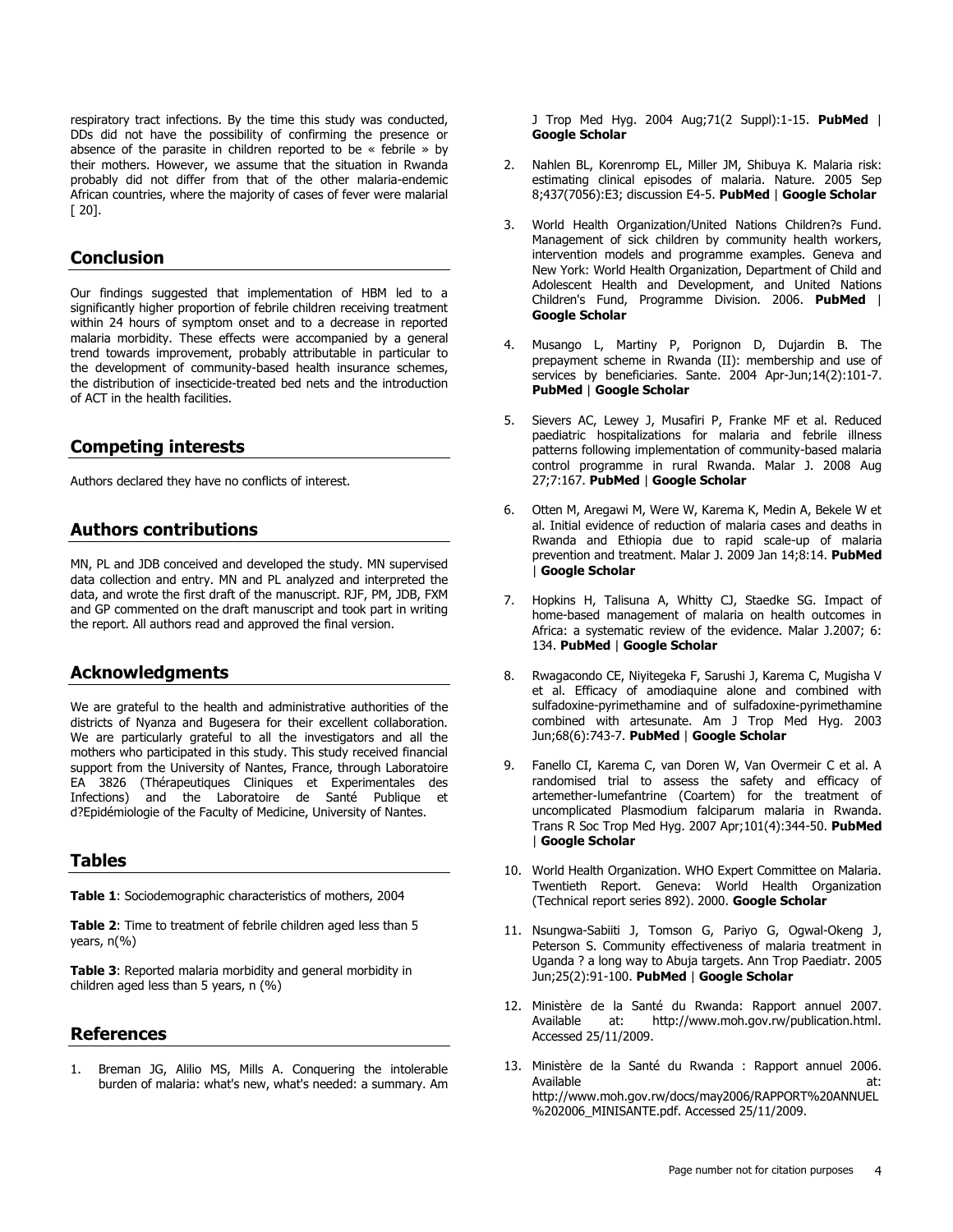- <span id="page-5-0"></span>14. Batega DW, Greer GJ, Plowman BA. Home-based management of fever strategy in Uganda: assessment of implementation and operation at district and community levels. Arlington, VA: Ministry of Health (Uganda), WHO and BASICS II for the United States Agency for International Development. 2004. **[Google Scholar](http://scholar.google.com/scholar?hl=en&q=+Home-based+management+of+fever+strategy+in+Uganda:+assessment+of+implementation+and+operation+at+district+and+community+levels)**
- <span id="page-5-1"></span>15. Okiro EA, Hay SI, Gikandi PW, Sharif SK, Noor AM, Peshu N, Marsh K, Snow RW. The decline in paediatric malaria admissions on the coast of Kenya. Malar J. 2007; 6: 151. **[PubMed](http://www.ncbi.nlm.nih.gov/entrez/query.fcgi?db=PubMed&cmd=Search&doptcmdl=Citation&defaultField=Title+Word&term=Okiro%20EA%5bauthor%5d+AND+The+decline+in+paediatric+malaria+admissions+on+the+coast+of+Kenya)** | **[Google Scholar](http://scholar.google.com/scholar?hl=en&q=+The+decline+in+paediatric+malaria+admissions+on+the+coast+of+Kenya)**
- <span id="page-5-2"></span>16. Bhattarai A, Ali AS, Kachur SP, Mårtensson A, Abbas AK, Khatib R et al. Impact of artemisinin-based combination therapy and insecticide-treated nets on malaria burden in Zanzibar. PLoS Med. 2007 Nov 6;4(11):e309. **[PubMed](http://www.ncbi.nlm.nih.gov/entrez/query.fcgi?db=PubMed&cmd=Search&doptcmdl=Citation&defaultField=Title+Word&term=Bhattarai%20A%5bauthor%5d+AND+Impact+of+artemisinin-based+combination+therapy+and+insecticide-treated+nets+on+malaria+burden+in+Zanzibar)** | **[Google Scholar](http://scholar.google.com/scholar?hl=en&q=+Impact+of+artemisinin-based+combination+therapy+and+insecticide-treated+nets+on+malaria+burden+in+Zanzibar)**
- <span id="page-5-3"></span>17. Delacollette C, Van der Stuyft P, Molima K. Using community health workers for malaria control: experience in Zaire. Bull

World Health Organ. 1996;74(4):423-30. **[PubMed](http://www.ncbi.nlm.nih.gov/entrez/query.fcgi?db=PubMed&cmd=Search&doptcmdl=Citation&defaultField=Title+Word&term=Delacollette%20C%5bauthor%5d+AND+Using+community+health+workers+for+malaria+control:+experience+in+Zaire)** | **[Google](http://scholar.google.com/scholar?hl=en&q=+Using+community+health+workers+for+malaria+control:+experience+in+Zaire)  [Scholar](http://scholar.google.com/scholar?hl=en&q=+Using+community+health+workers+for+malaria+control:+experience+in+Zaire)**

- 18. Tiono AB, Kaboré Y, Traoré A, Convelbo N, Pagnoni F, Sirima SB. Implementation of home based management of malaria in children reduces the work load for peripheral health facilities in a rural district of Burkina Faso. Malar J. 2008 Oct 3;7:201. **[PubMed](http://www.ncbi.nlm.nih.gov/entrez/query.fcgi?db=PubMed&cmd=Search&doptcmdl=Citation&defaultField=Title+Word&term=Tiono%20AB%5bauthor%5d+AND+Implementation+of+home+based+management+of+malaria+in+children+reduces+the+work+load+for+peripheral+health+facilities+in+a+rural+district+of+Burkina+Faso)** | **[Google Scholar](http://scholar.google.com/scholar?hl=en&q=+Implementation+of+home+based+management+of+malaria+in+children+reduces+the+work+load+for+peripheral+health+facilities+in+a+rural+district+of+Burkina+Faso)**
- <span id="page-5-4"></span>19. D'Alessandro U, Talisuna A, Boelaert M. Editorial: Should artemisinin-based combination treatment be used in the homebased management of malaria? Trop Med Int Health. 2005 Jan;10(1):1-2. **[Google Scholar](http://scholar.google.com/scholar?hl=en&q=+Editorial:+Should+artemisinin-based+combination+treatment+be+used+in+the+home-based+management+of+malaria?+Trop+Med+Int+Health)**
- 20. Dunyo SK, Afari EA, Koram KA, Ahorlu CK, Abubakar I, Nkrumah FK. Health centre versus home presumptive diagnosis of malaria in southern Ghana: implications for home-based care policy. Trans R Soc Trop Med Hyg. 2000 May-Jun;94(3):285-8. **[PubMed](http://www.ncbi.nlm.nih.gov/entrez/query.fcgi?db=PubMed&cmd=Search&doptcmdl=Citation&defaultField=Title+Word&term=Dunyo%20SK%5bauthor%5d+AND+Health+centre+versus+home+presumptive+diagnosis+of+malaria+in+southern+Ghana:+implications+for+home-based+care+policy)** | **[Google Scholar](http://scholar.google.com/scholar?hl=en&q=+Health+centre+versus+home+presumptive+diagnosis+of+malaria+in+southern+Ghana:+implications+for+home-based+care+policy)**

| <b>Table 1:</b> Sociodemographic characteristics of mothers, 2004 |                              |                         |       |  |  |  |  |
|-------------------------------------------------------------------|------------------------------|-------------------------|-------|--|--|--|--|
| <b>Variable</b>                                                   | <b>Experimental district</b> | <b>Control district</b> | P     |  |  |  |  |
|                                                                   | $n = 178 (%)$                | $n = 184 (%)$           |       |  |  |  |  |
| Maternal age, year                                                |                              |                         |       |  |  |  |  |
| < 21                                                              | 7(3.9)                       | 8(4.3)                  | 0.546 |  |  |  |  |
| $21 - 30$                                                         | 71 (39.9)                    | 78 (42.4)               |       |  |  |  |  |
| $31 - 40$                                                         | 76 (42.7)                    | 82 (44.5)               |       |  |  |  |  |
| > 40                                                              | 24 (13.5)                    | 16(8.8)                 |       |  |  |  |  |
| Civil status                                                      |                              |                         |       |  |  |  |  |
| Married                                                           | 143 (80.3)                   | 160 (87.0)              | 0.284 |  |  |  |  |
| Single                                                            | 11(6.2)                      | 8(4.3)                  |       |  |  |  |  |
| Widow                                                             | 17(9.5)                      | 9(4.9)                  |       |  |  |  |  |
| Separated                                                         | 7(4.0)                       | 7(3.8)                  |       |  |  |  |  |
| <b>Educational level</b>                                          |                              |                         |       |  |  |  |  |
| Illiterate                                                        | 39 (21.9)                    | 36(19.6)                | 0.250 |  |  |  |  |
| Uncompleted primary education                                     | 66 (37.1)                    | 84 (45.6)               |       |  |  |  |  |
| Completed primary education and more                              | 73 (41.0)                    | 64 (34.8)               |       |  |  |  |  |